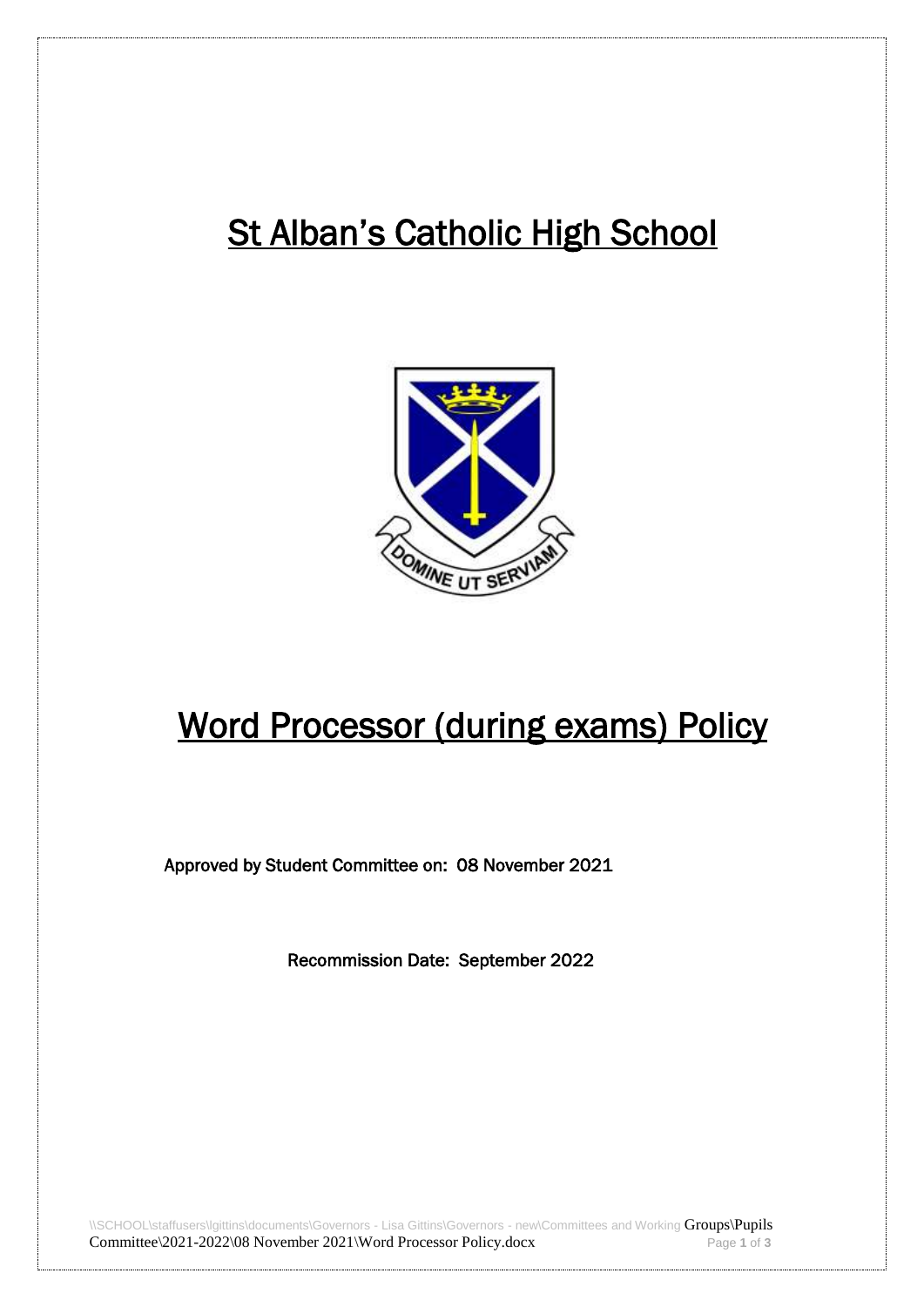## St Alban's Catholic High School Statement for the use of a word processor during exams

This policy is reviewed annually to ensure compliance with current regulations and guidance of the Joint Council for Qualifications (JCQ)

St Alban's Catholic High School values good handwriting and imposes high standards on presentation of work, and expects that most students will handwrite in exams. However, there are exceptional circumstances, as identified by the School, where students may benefit from using a word processor and in these cases the School will allow use of a word processor for note-making in class, for homework, and for internal and public examinations.

Students with access to word processors in exams are allowed to do so in order that barriers to assessment are removed for disabled candidates, preventing them from being placed at a substantial disadvantage as a consequence of persistent and significant difficulties.

The School will allow students to use word processors in exams when they meet at least one of the following criteria:

- The student has a specific learning difficulty/disability (such as dyslexia, dyspraxia, ASD) and the use of a word processor is both appropriate to their needs and reflects their normal way of working;
- The student has a physical difficulty/medical condition such (such as hypermobility/juvenile arthritis) and the use of a word processor is both appropriate to their needs and reflects their normal way of working;
- The student has a sensory impairment (such as vision or hearing impairment) and the use of a word processor is both appropriate to their needs and reflects their normal way of working;
- The student has very poor handwriting and would lose marks due to the examiner finding his/her answers illegible;
- The student's quality of language significantly improves as a result of using a word processor due to problems with planning and organisation when writing by hand.

This use of a word processor also extends to the use of electronic braillers and tablets. Students permitted to use word processors in public exams (i.e. GCSEs, BTEC, Cambridge Nationals or LIBF) must have been using a word processor as their normal way of working for classes, homework, internal tests and internal exams.

It is not school policy to provide a word processor for a student solely on the basis that they prefer to type or that they can work faster on a keyboard because they use a laptop at home.

A student may also use a word processor on a temporary basis as a consequence of a temporary injury.